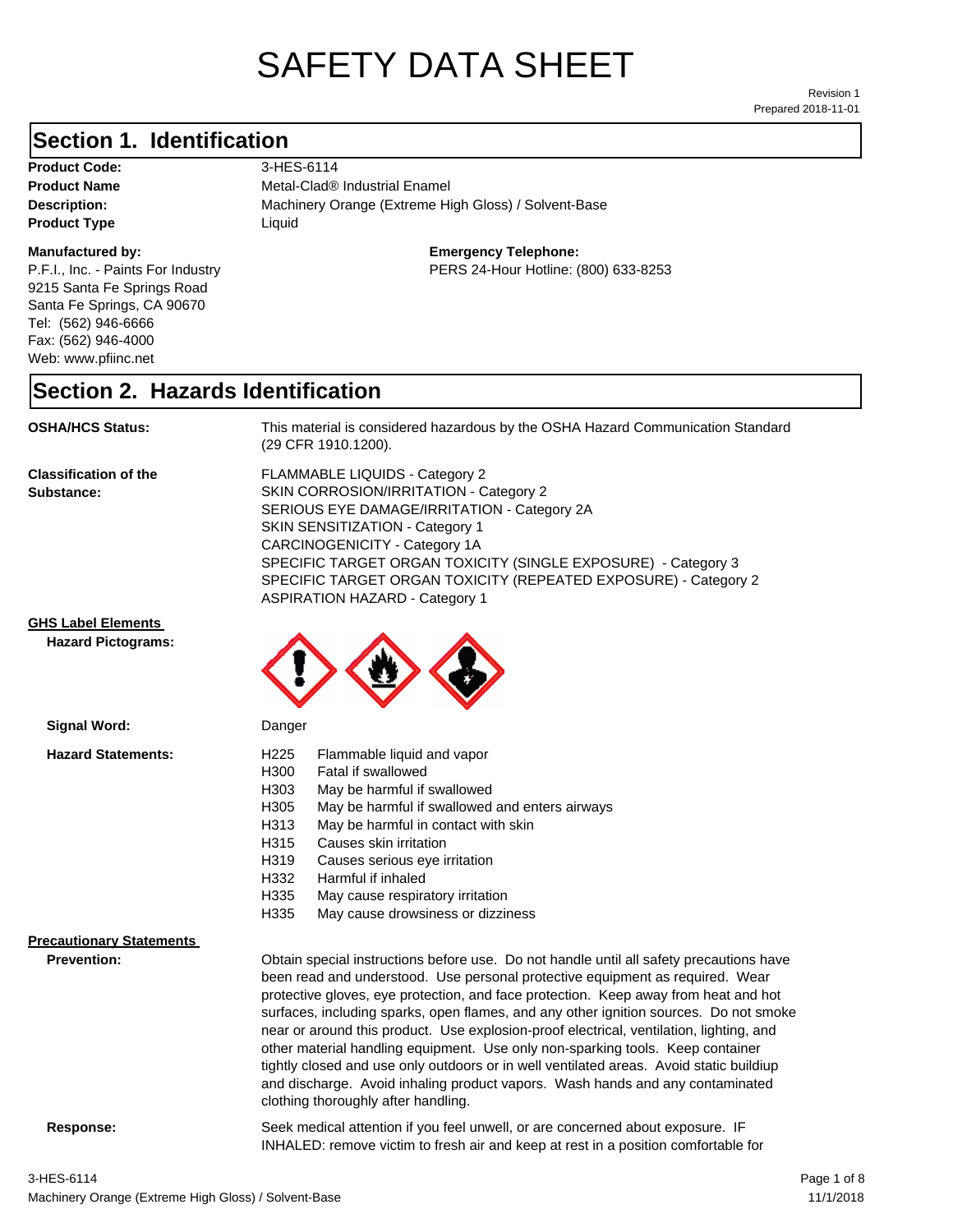| <b>Storage &amp; Disposal:</b>              | breathing. IF SWALLOWED: contact a poison control center or physician immediately.<br>Do not induce vomiting. IN CASE OF SKIN OR HAIR CONTACT: remove all<br>contaminated clothing, and wash skin with soap and water. If irritation or rash occurs,<br>get medical attention. IF IN EYES: rinse with copious amounts of water for several<br>minutes. Remove contact lenses, if present and easy to do so. If eye irritation persists,<br>seek medical attention.<br>Store in a locked and secure environment. Store in a cool, well ventilated area away<br>from direct sunlight and heat. Dispose of contents and container in accordance with all<br>local, regional, state, and federal regulations.                                                                                                                                                                                                                                                                                                                |
|---------------------------------------------|--------------------------------------------------------------------------------------------------------------------------------------------------------------------------------------------------------------------------------------------------------------------------------------------------------------------------------------------------------------------------------------------------------------------------------------------------------------------------------------------------------------------------------------------------------------------------------------------------------------------------------------------------------------------------------------------------------------------------------------------------------------------------------------------------------------------------------------------------------------------------------------------------------------------------------------------------------------------------------------------------------------------------|
| <b>Supplemental Label</b><br>Elements:      | Ensure adequate ventilation at all times when using this product and when sanding the<br>dried film. Wear an appropriate, NIOSH approved particulate respirator. Follow all<br>respirator manufacturer's directions for proper use. Abrading or sanding this product's<br>dried film may release crystalline silica which has been shown to cause lung damage<br>and may cause cancer following long term exposure. Rags, sandpaper, steel wool,<br>and other abrading materials or waste containing this product may spontaneously<br>combust when improperly disposed of. Product contains solvents which can cause<br>permanent brain and nervous system damage. Intentional misuse by concentrating<br>and inhaling the contents of this product can be harmful or fatal. Do not transfer<br>contents to another container.<br>PROPOSITION 65 WARNING: this product contains chemicals known to the State of<br>California to cause cancer and birth defects or other reproductive harm.<br>FOR INDUSTRIAL USE ONLY. |
| <b>Hazards not otherwise</b><br>classified: | None known.                                                                                                                                                                                                                                                                                                                                                                                                                                                                                                                                                                                                                                                                                                                                                                                                                                                                                                                                                                                                              |

# **Section 3. Composition/Information on Ingredients**

| Chemical Name / CAS No                                                              |
|-------------------------------------------------------------------------------------|
| Calcium Carbonate<br>1317-65-3<br>10 to 20%                                         |
| <b>Regular Mineral Spirits</b><br>64741-41-9<br>10 to 20%<br>Vapor Pressure: 2 mmHg |
| Naphtha<br>64742-89-8<br>5 to 10%<br>Vapor Pressure: 12 mmHg                        |
| <b>Titanium Dioxide</b><br>13463-67-7<br>1 to 5%                                    |
| Xylene<br>1330-20-7<br>1 to 5%<br>Vapor Pressure: 1.06 kPa                          |
| <b>Mineral Spirits</b><br>8052-41-3<br>1 to 5%<br>Vapor Pressure: 2 mmHg            |
| Acetone<br>67-64-1<br>1 to 5%<br>Vapor Pressure: 30.796 kPA                         |

# **Section 4. First Aid Measures**

### **Description of First Aid Measures**

Eye Contact: **IMMED** Immediately flush eyes with copious amounts of water. Remove any contact lenses.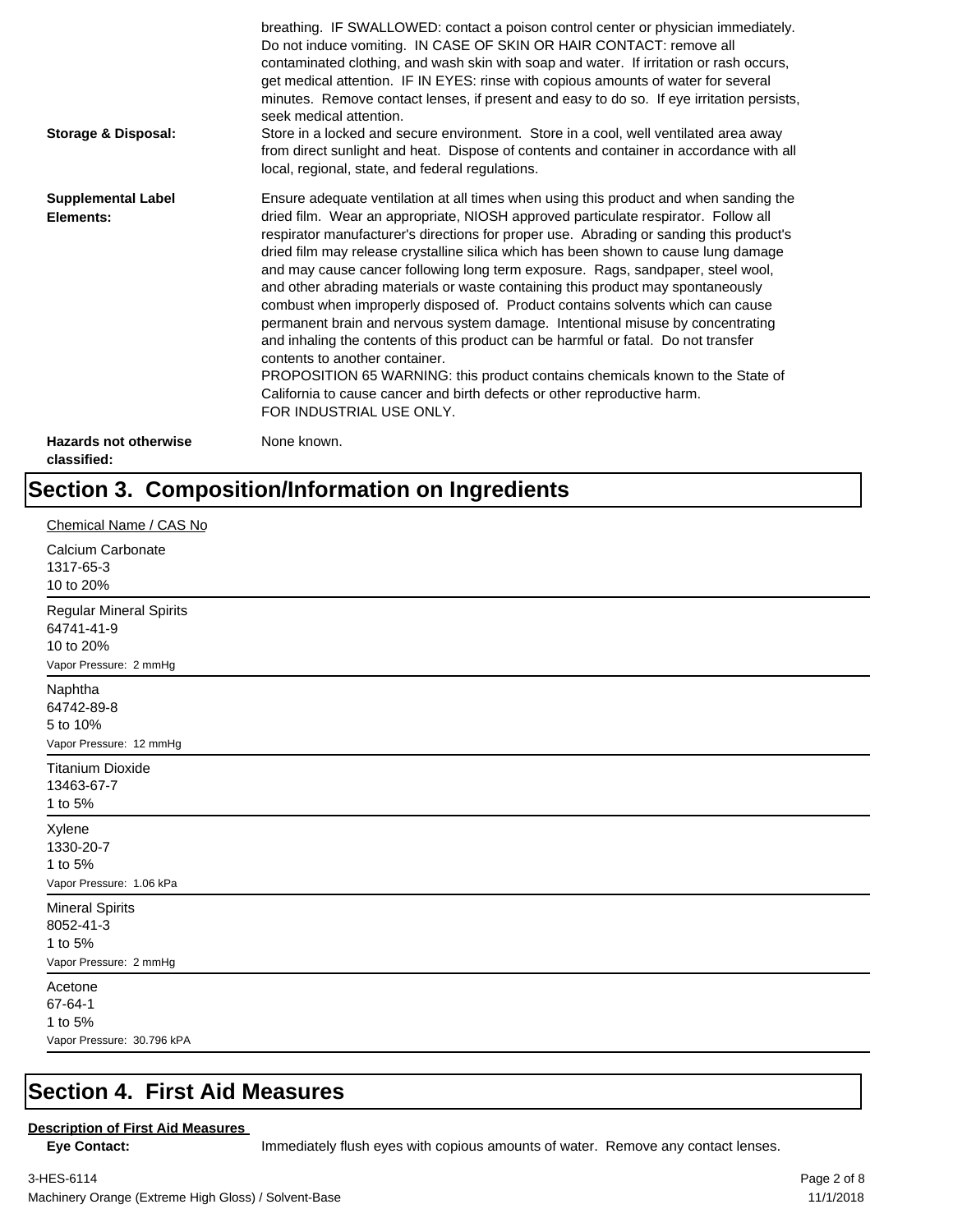| Inhalation:                                         | Rinse for at least 10 minutes. Get medical attention.<br>Remove victim to fresh air and maintain in a rest position comfortable for breathing. If<br>fumes are still present, all rescuers should wear appropriate respirators. If victim<br>exhibits irregular breathing, trained personnel should provide artificial respiration or<br>oxygen. Mouth-to-mouth resuscitation may be dangerous. If necessary, contact a<br>poison control center or physician immediately. If victim is unconscious, place in a<br>recovery position and seek medical help immediately. Maintain an open airway for the<br>victim.                                                                                                                                                                                                                    |
|-----------------------------------------------------|---------------------------------------------------------------------------------------------------------------------------------------------------------------------------------------------------------------------------------------------------------------------------------------------------------------------------------------------------------------------------------------------------------------------------------------------------------------------------------------------------------------------------------------------------------------------------------------------------------------------------------------------------------------------------------------------------------------------------------------------------------------------------------------------------------------------------------------|
| <b>Skin Contact:</b>                                | Wash affected areas with soap and water. Remove contaminated clothing and shoes.<br>Continue to rinse the affected area for at least ten minutes. Get medical attention if<br>discomfort continues. Avoid further exposure in the event of any symptoms or<br>complaints.                                                                                                                                                                                                                                                                                                                                                                                                                                                                                                                                                             |
| Ingestion:                                          | If product is ingested, contact a poison control center or a physician immediately. Do<br>not induce vomitting. Rinse mouth with water and remove dentures, if any. Remove<br>victim to fresh air and keep at rest in a comfortable position to facilitate breathing. If<br>the victim is conscious and the product has been swallowed, provide small quantities of<br>water to drink. Cease if the victim feels sick, as vomitting may be dangerous.<br>Aspiration hazard if swallowed. This product can enter the lungs and cause damage.<br>If vomitting occurs, the head should be kept low so that vomit does not enter the lungs.<br>Never administer anything by mouth to an unconscious person. If unconscious, place<br>in a recovery position while medical attention is sought. Maintain an open airway for<br>the victim. |
| <b>Potential Acute Health Effects</b>               |                                                                                                                                                                                                                                                                                                                                                                                                                                                                                                                                                                                                                                                                                                                                                                                                                                       |
| <b>Eye Contact:</b>                                 | Causes serious eye irritation.                                                                                                                                                                                                                                                                                                                                                                                                                                                                                                                                                                                                                                                                                                                                                                                                        |
| Inhalation:                                         | Can cause central nervous system depression. May cause drowsiness and dizziness<br>as well as respiratory irritation.                                                                                                                                                                                                                                                                                                                                                                                                                                                                                                                                                                                                                                                                                                                 |
| <b>Skin Contact:</b>                                | Causes skin irritation. May cause an allergic skin reaction.                                                                                                                                                                                                                                                                                                                                                                                                                                                                                                                                                                                                                                                                                                                                                                          |
| Ingestion:                                          | Can cause central nervous system depression. May be fatal if swallowed and allowed<br>to enter airways. Irritating to mouth, throat and stomach.                                                                                                                                                                                                                                                                                                                                                                                                                                                                                                                                                                                                                                                                                      |
| Over-Exposure Signs & Symptoms                      |                                                                                                                                                                                                                                                                                                                                                                                                                                                                                                                                                                                                                                                                                                                                                                                                                                       |
| <b>Eye Contact:</b>                                 | Adverse symptoms may include: pain or irritation, watering, redness.                                                                                                                                                                                                                                                                                                                                                                                                                                                                                                                                                                                                                                                                                                                                                                  |
| Inhalation:                                         | Adverse symptoms may include: respiratory tract irritation, coughing, nausea or<br>vomiting, headache, drowsiness or fatigue, dizziness or vertigo, unconsciousness.                                                                                                                                                                                                                                                                                                                                                                                                                                                                                                                                                                                                                                                                  |
| <b>Skin Contact:</b>                                | Adverse symptoms may include: irritation, redness.                                                                                                                                                                                                                                                                                                                                                                                                                                                                                                                                                                                                                                                                                                                                                                                    |
| Ingestion:                                          | Adverse symptoms may include: nausea, vomiting.                                                                                                                                                                                                                                                                                                                                                                                                                                                                                                                                                                                                                                                                                                                                                                                       |
|                                                     | Indication of immediate medical attention and special treatment needed                                                                                                                                                                                                                                                                                                                                                                                                                                                                                                                                                                                                                                                                                                                                                                |
| <b>Notes to Physician:</b>                          | Treat symptomatically. Contact poison treatment specialists if large quantities have<br>been ingested or inhaled.                                                                                                                                                                                                                                                                                                                                                                                                                                                                                                                                                                                                                                                                                                                     |
| <b>Specific Treatments:</b>                         | None specified.                                                                                                                                                                                                                                                                                                                                                                                                                                                                                                                                                                                                                                                                                                                                                                                                                       |
| <b>Protection of First Aid</b><br><b>Providers:</b> | No action should be taken involving any personal risk or without proper training. If<br>fumes are still present, rescuers should wear appropriate respirators or a self<br>contained breathing apparatus. Mouth-to-mouth resuscitation may be dangerous for<br>the first aid provider. Wash all contaminated clothing with soap and water before<br>removal.                                                                                                                                                                                                                                                                                                                                                                                                                                                                          |

# **Section 5. Fire Fighting Measures**

| <u>Extinquishing Media</u> |                                                                                                                                                                                                                                                                                                                                                                                                                   |
|----------------------------|-------------------------------------------------------------------------------------------------------------------------------------------------------------------------------------------------------------------------------------------------------------------------------------------------------------------------------------------------------------------------------------------------------------------|
| <b>Suitable Media:</b>     | Dry chemical, CO2, water spray (fog), foam, dry sand.                                                                                                                                                                                                                                                                                                                                                             |
| Unsuitable Media:          | Do not use water jet.                                                                                                                                                                                                                                                                                                                                                                                             |
| <b>Specific Hazards:</b>   | The material contains flammable liquid and vapor. Closed containers may explode<br>when exposed to extreme heat as a result of buildup of steam. Vapors may form<br>explosive mixtures with air. Vapors can travel to a source of ignition and flash back.<br>Keep containers tightly closed and isolate from heat, electrical equipment, sparks, and<br>open flames. No unusual fire or explosion hazards noted. |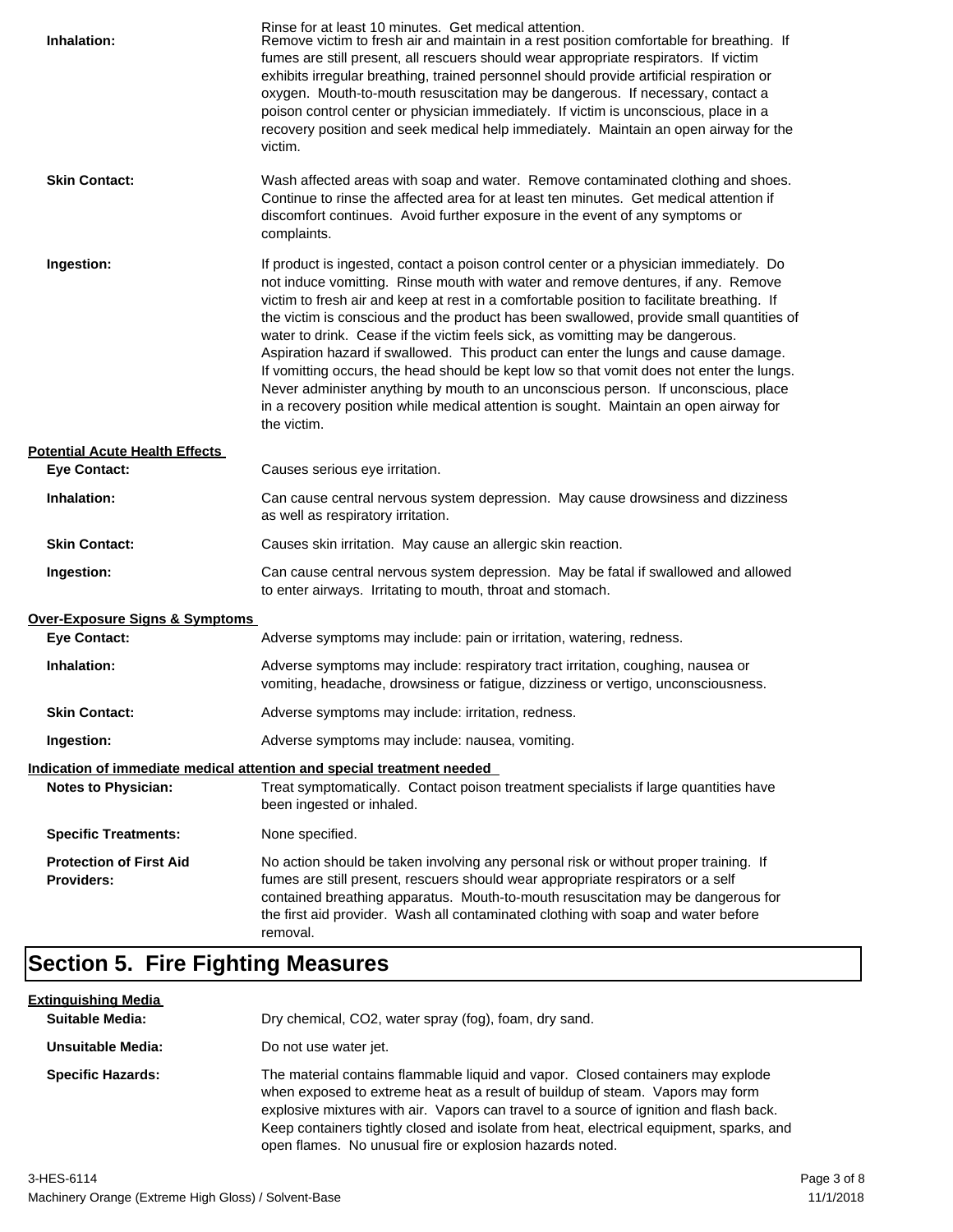Water may be used to cool closed containers to prevent pressure buildup and possible autoignition or explosion. Evacuate area and fight fire from safe distance. Containers may explode when heated. Firefighters should wear appropriate protective equipment and self-contained breathing apparatus with a full face-piece operated in positive pressure mode.

## **Section 6. Accidental Release Measures**

| <b>Environmental Precautions:</b>                               | Avoid dispersal of spilled material and runoff from contacting soil, waterways, drains,<br>and sewers. Inform the relevant authorities if the product has caused environmental<br>pollution.                                                                                                                                                                                                                                                                                                                                                                                        |
|-----------------------------------------------------------------|-------------------------------------------------------------------------------------------------------------------------------------------------------------------------------------------------------------------------------------------------------------------------------------------------------------------------------------------------------------------------------------------------------------------------------------------------------------------------------------------------------------------------------------------------------------------------------------|
| <b>Steps to be Taken if Material</b><br>is Released or Spilled: | Contain spilled liquid with sand or earth. Do not use combustible materials such as<br>sawdust. Eliminate all ignition sources and use explosion-proof equipment. Place<br>material in a container and dispose of according to local, regional, state, and federal<br>regulations. Ventilate area and remove product with inert absorbent and non-sparking<br>tools. Do not incinerate closed containers.                                                                                                                                                                           |
| <b>Small Spills:</b>                                            | Stop leak if doing so can be done without risk. Remove containers from spill area.<br>Use non-sparking tools. Dilute with water and mop up if water-soluble. If not<br>water-soluble, absorb with inert dry material and place in appropriate waste container.<br>Dispose of via a licensed waste disposal contractor.                                                                                                                                                                                                                                                              |
| Large Spills:                                                   | Stop leak if doing so can be done without risk. Remove containers from spill area.<br>Use non-sparking tools. Approach the release from upwind. Prevent entry into<br>sewers, waterways, basements, or confined areas. Wash spillages into an effluent<br>treatment plant or proceed as follows: contain and collect spillage with inert absorbent<br>materials and place in a container for disposal according to local regulations. Dispose<br>of via a licensed waste disposal contractor. See Section 1 for emergency contact<br>information and Section 13 for waste disposal. |

# **Section 7. Handling and Storage**

**Handling:** Wash thoroughly after handling. Eating, drinking, and smoking should be prohibited in areas where this material is handled, stored, and processed. Wash hands and face before eating or drinking. Remove contaminated clothing and launder before reuse. Use only with adequate ventilation. Follow all SDS and label precautions even after container is emptied, as it may retain product residues. Avoid breathing fumes, vapors, or mist. Avoid contact with eyes, skin, and clothing.

Storage: Store in a dry, cool, well ventilated place. Keep container tightly closed while not in use. Isolate from heat, electrical equipment, sparks, and open flame. Do not store above 120 degrees Fahrenheit. Store large quantities in buildings designed and protected for storage of NFPA Class II combustible liquids. Protect from heat, moisture, and foreign materials.

# **Section 8. Exposure Controls/Personal Protection**

| Chemical Name / CAS No<br>Calcium Carbonate<br>1317-65-3<br>10 to 20%               | <b>OSHA Exposure Limits</b><br>$15 \text{ mg/m}$ | <b>ACGIH Exposure Limits</b><br>10 mg/m3 | <b>Other Exposure Limits</b> |
|-------------------------------------------------------------------------------------|--------------------------------------------------|------------------------------------------|------------------------------|
| <b>Regular Mineral Spirits</b><br>64741-41-9<br>10 to 20%<br>Vapor Pressure: 2 mmHg | 100 ppm                                          | 100 ppm                                  |                              |
| Naphtha<br>64742-89-8<br>5 to 10%<br>Vapor Pressure: 12 mmHg                        | 500 ppm                                          | 300 ppm                                  |                              |
| <b>Titanium Dioxide</b><br>13463-67-7<br>1 to 5%                                    | $5$ mg/m $3$                                     | 10 mg/m3                                 |                              |
| Xylene<br>3-HES-6114                                                                | 100 ppm                                          | $100$ ppm                                | Page 4 of 8<br>11110010      |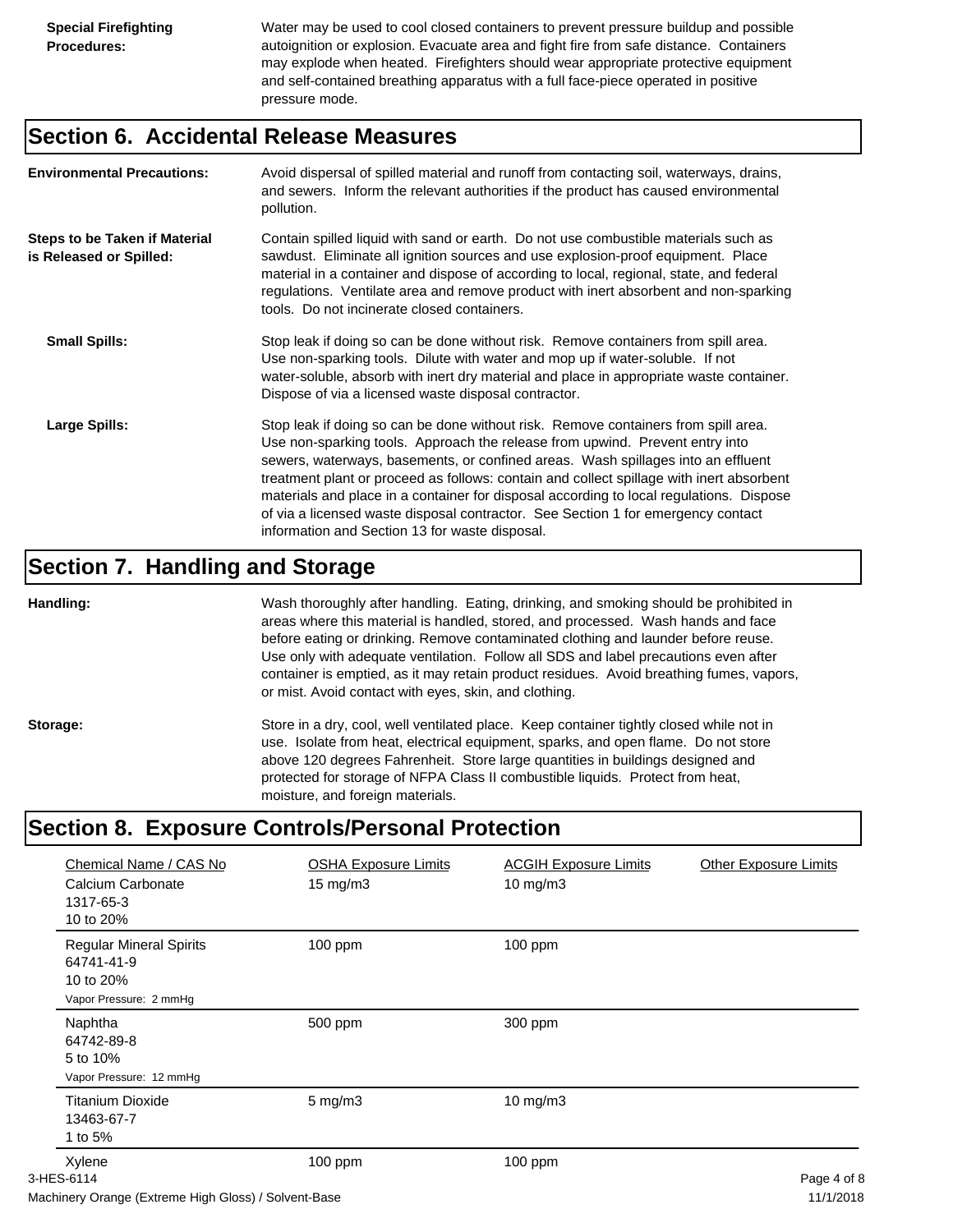1 to 5% Vapor Pressure: 1.06 kPa

| <b>Mineral Spirits</b><br>8052-41-3<br>1 to 5%<br>Vapor Pressure: 2 mmHg | 100 ppm                                       | 100 ppm                                                                                                                                                                                                                                                                                                                                                                                                                                                                                                                                                                                                                                                                                                                                                                                       |
|--------------------------------------------------------------------------|-----------------------------------------------|-----------------------------------------------------------------------------------------------------------------------------------------------------------------------------------------------------------------------------------------------------------------------------------------------------------------------------------------------------------------------------------------------------------------------------------------------------------------------------------------------------------------------------------------------------------------------------------------------------------------------------------------------------------------------------------------------------------------------------------------------------------------------------------------------|
| Acetone<br>67-64-1<br>1 to 5%<br>Vapor Pressure: 30.796 kPA              | 1,000 ppm                                     | 500 ppm                                                                                                                                                                                                                                                                                                                                                                                                                                                                                                                                                                                                                                                                                                                                                                                       |
| <b>Engineering Controls:</b>                                             |                                               | Use process enclosures, local exhaust ventilation, or other engineering controls to<br>keep worker exposure to airborne contaminants below any recommended or statutory<br>limits. The engineering controls also need to keep gas, vapor, or dust concentrations<br>below any lower explosive limits. Use explosion-proof ventilation equipment.                                                                                                                                                                                                                                                                                                                                                                                                                                              |
| <b>Environmental Controls:</b>                                           |                                               | Emissions from ventilation or work process equipment should be checked to ensure<br>they comply with the requirements of environmental protection legislation. In some<br>cases, fume scrubbers, filters, and other engineering modifications to the process<br>equipment may be required to reduce emissions to acceptable levels.                                                                                                                                                                                                                                                                                                                                                                                                                                                           |
| <b>Respiratory Protection:</b>                                           | adequate protection.                          | Use a properly fitted, air-purifying or air-fed respirator complying with an approved<br>standard if a risk assessment indicates this is necessary. Respiratory protection<br>programs that meet OSHA 1910.134 and ANSI Z88.2 requirements must be followed<br>when workplace conditions warrant a respirator's use. A NIOSH/MSHA approved<br>respirator with an organic vapor cartridge may be permissible under circumstances<br>where airborne concentrations are expected to exceed exposure limits. Protection<br>provided by air purifying respirators is limited. Use a positive pressure, air supplied<br>respirator if there is any potential for an uncontrolled release, exposure levels are not<br>known, or in any circumstances where air purifying respirators may not provide |
| <b>Skin Protection:</b>                                                  | used.                                         | Use impervious, chemical resistant gloves to prevent prolonged skin contact and<br>absorption of material through the skin. Nitrile or neoprene gloves may afford<br>adequate protection. Personal protective equipment for the body should be selected<br>based on the task being performed and the risks involved, and should be approved by<br>a specialist before handling this product. Where there is a risk of ignition from static<br>electricity, wear anti-static protective clothing. For best protection, the clothing should<br>include anti-static boots, gloves, and overalls. Appropriate footwear should always be                                                                                                                                                           |
| <b>Eye Protection:</b>                                                   | times to protect against splashes of liquids. | Safety eyewear, such as splash goggles or a full face shield, should be worn at all                                                                                                                                                                                                                                                                                                                                                                                                                                                                                                                                                                                                                                                                                                           |
| <b>Hygienic Measures:</b>                                                |                                               | Wash thoroughly with soap and water before eating, drinking, or smoking. Remove<br>contaminated clothing immediately and launder before reuse.                                                                                                                                                                                                                                                                                                                                                                                                                                                                                                                                                                                                                                                |

# **Section 9. Physical and Chemical Properties**

| <b>Physical State:</b>  | Liquid            |
|-------------------------|-------------------|
| Odor:                   | Solvent odor      |
|                         |                   |
| <b>Vapor Density</b>    | Heavier than air  |
| Vapor Density           | 4.23              |
| Vapor Pressure          | 6 kPA             |
| <b>Evaporation Rate</b> | Slower than ether |
| Boiling Range           | 56 to 157 C       |
| Specific Gravity (SG)   | 1.078             |
| Material VOC (Lb / Gal) | 2.55              |
| Material VOC $(q/L)$    | 305.73            |
| Coating VOC (Lb/Gal)    | 2.61              |
| Coating VOC (g/L)       | 313.25            |
| Flash Point:            | 32 C (90 F)       |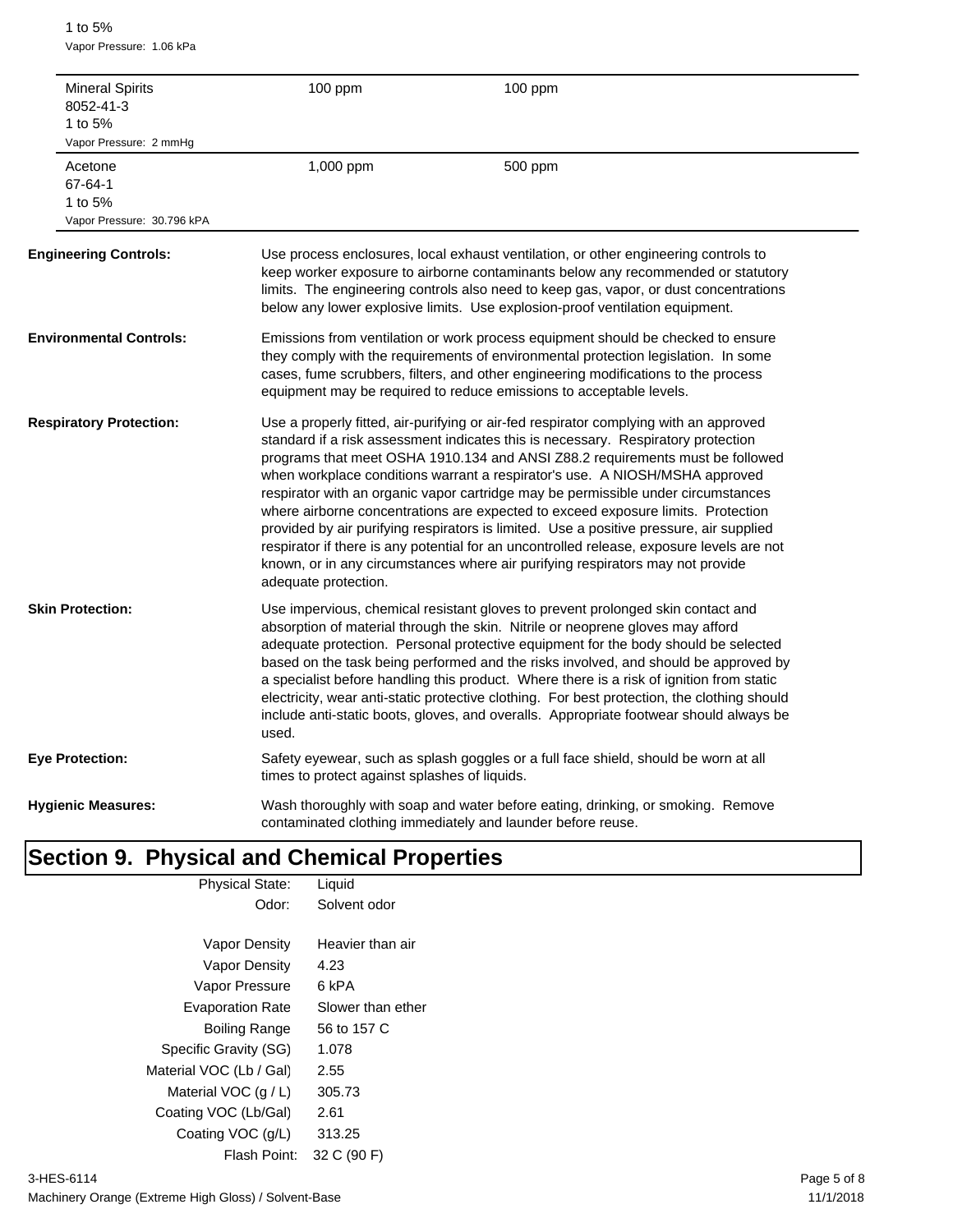Autoignition: Will not occur LEL: 1.0 % UEL: 12.8 % Partition Coefficient, Not available n-octanol/water: Auto-ignition temperature: Not available

# **Section 10. Stability and Reactivity**

| <b>Conditions to Avoid:</b>      | Avoid temperatures above 120 degrees Fahrenheit. Avoid all possible sources of<br>ignition. Do not pressurize, cut, weld, braze, drill, or expose containers to heat. Do not<br>allow vapor to accumulate in low or confined areas. Avoid contact with strong acid and<br>strong bases. |
|----------------------------------|-----------------------------------------------------------------------------------------------------------------------------------------------------------------------------------------------------------------------------------------------------------------------------------------|
| Incompatibility:                 | Incompatible with strong oxidizing agents.                                                                                                                                                                                                                                              |
| <b>Hazardous Decomposition:</b>  | By open flame, carbon monoxide and carbon dioxide. When heated to decomposition,<br>product emits acrid smoke and irritating fumes. Contains solvents which may form<br>carbon monoxide, carbon dioxide, and formaldehyde.                                                              |
| <b>Hazardous Polymerization:</b> | Will not occur under normal conditions.                                                                                                                                                                                                                                                 |
| Stability:                       | The product is stable.                                                                                                                                                                                                                                                                  |

# **Section 11. Toxicological Information**

| <b>Effects of Over-Exposure</b> |                                                                                                                                                                                                                                                                                                                                                                                                                                                                                                                                                                                                                                                                                                                                                                                                                                                                                                                                                                                                                                                                                                                                                                                                                                                                                                                                                                                                                                                                                                                                                                                                                                                                            |
|---------------------------------|----------------------------------------------------------------------------------------------------------------------------------------------------------------------------------------------------------------------------------------------------------------------------------------------------------------------------------------------------------------------------------------------------------------------------------------------------------------------------------------------------------------------------------------------------------------------------------------------------------------------------------------------------------------------------------------------------------------------------------------------------------------------------------------------------------------------------------------------------------------------------------------------------------------------------------------------------------------------------------------------------------------------------------------------------------------------------------------------------------------------------------------------------------------------------------------------------------------------------------------------------------------------------------------------------------------------------------------------------------------------------------------------------------------------------------------------------------------------------------------------------------------------------------------------------------------------------------------------------------------------------------------------------------------------------|
| <b>Eye Contact:</b>             | Causes serious eye irritation.                                                                                                                                                                                                                                                                                                                                                                                                                                                                                                                                                                                                                                                                                                                                                                                                                                                                                                                                                                                                                                                                                                                                                                                                                                                                                                                                                                                                                                                                                                                                                                                                                                             |
| <b>Skin Contact:</b>            | Prolonged or repeated skin contact may cause irritation. Allergic reactions are<br>possible.                                                                                                                                                                                                                                                                                                                                                                                                                                                                                                                                                                                                                                                                                                                                                                                                                                                                                                                                                                                                                                                                                                                                                                                                                                                                                                                                                                                                                                                                                                                                                                               |
| Inhalation:                     | Harmful if inhaled. High gas, vapor, mist, or dust concentrations may be harmful if<br>inhaled. Avoid breathing fumes, spray, vapors, or mist. May cause headaches and<br>dizziness. High vapor concentrations are irritating to the eyes, nose, throat, and lungs.<br>Prolonged or excessive inhalation may cause respiratory tract irritation.                                                                                                                                                                                                                                                                                                                                                                                                                                                                                                                                                                                                                                                                                                                                                                                                                                                                                                                                                                                                                                                                                                                                                                                                                                                                                                                           |
| Ingestion:                      | Harmful or fatal if swallowed. Aspiration hazard if swallowed; can enter lungs and<br>cause damage.                                                                                                                                                                                                                                                                                                                                                                                                                                                                                                                                                                                                                                                                                                                                                                                                                                                                                                                                                                                                                                                                                                                                                                                                                                                                                                                                                                                                                                                                                                                                                                        |
| <b>Chronic Hazards:</b>         | High concentrations may lead to central nervous system effects (drowsiness,<br>dizziness, nausea, headaches, paralysis, burred vision) and damage. Reports have<br>associated repeated and prolonged occupational overexposure to solvents with<br>permanent brain and nervous system damage. Contains carbon black pigment.<br>Chronic inflammation, lung fibrosis, and lung tumors have been observed in<br>experimental tests involving rats exposed to excessive concentrations of carbon black<br>and several insoluble dust particles for long periods of time. Tumors have not been<br>observed in other species under similar circumstances. Epidemiological studies of<br>North American workers show no evidence of clinically significant negative health<br>effects from occupational exposure to carbon black. Carbon black is listed as a Group<br>2B - Possibly Carcinogenic to Humans, by IARC and is proposed to be listed as A4 -<br>Not Classified as a Human Carcinogen by the American Conference of Governmental<br>Industrial Hygienists. Significant exposure is unlikely during typical application of this<br>product by roller or brush. Risk of overexposure depends on the duration and level of<br>exposure to dust from such processes as repeated sanding of dried surfaces, or<br>inhalation of spray mist, and the actual concentration of carbon black in the product<br>formula.<br>Product contains titanium dioxide, which is listed as a Group 2B - Possibly<br>Carcinogenic to Humans by IARC. No significant exposure to titanium dioxide is<br>anticipated while using this product, in which titanium dioxide is bound to other |
|                                 | materials including resin and other pigments, during brush or rolling application.<br>Overexposure risks depend on duration and level of exposure to dust, such as from<br>repeated sanding of this product's dried film, or inhalation of spray mist, and the actual<br>concentration of titanium dioxide in the product formula. For additional information,                                                                                                                                                                                                                                                                                                                                                                                                                                                                                                                                                                                                                                                                                                                                                                                                                                                                                                                                                                                                                                                                                                                                                                                                                                                                                                             |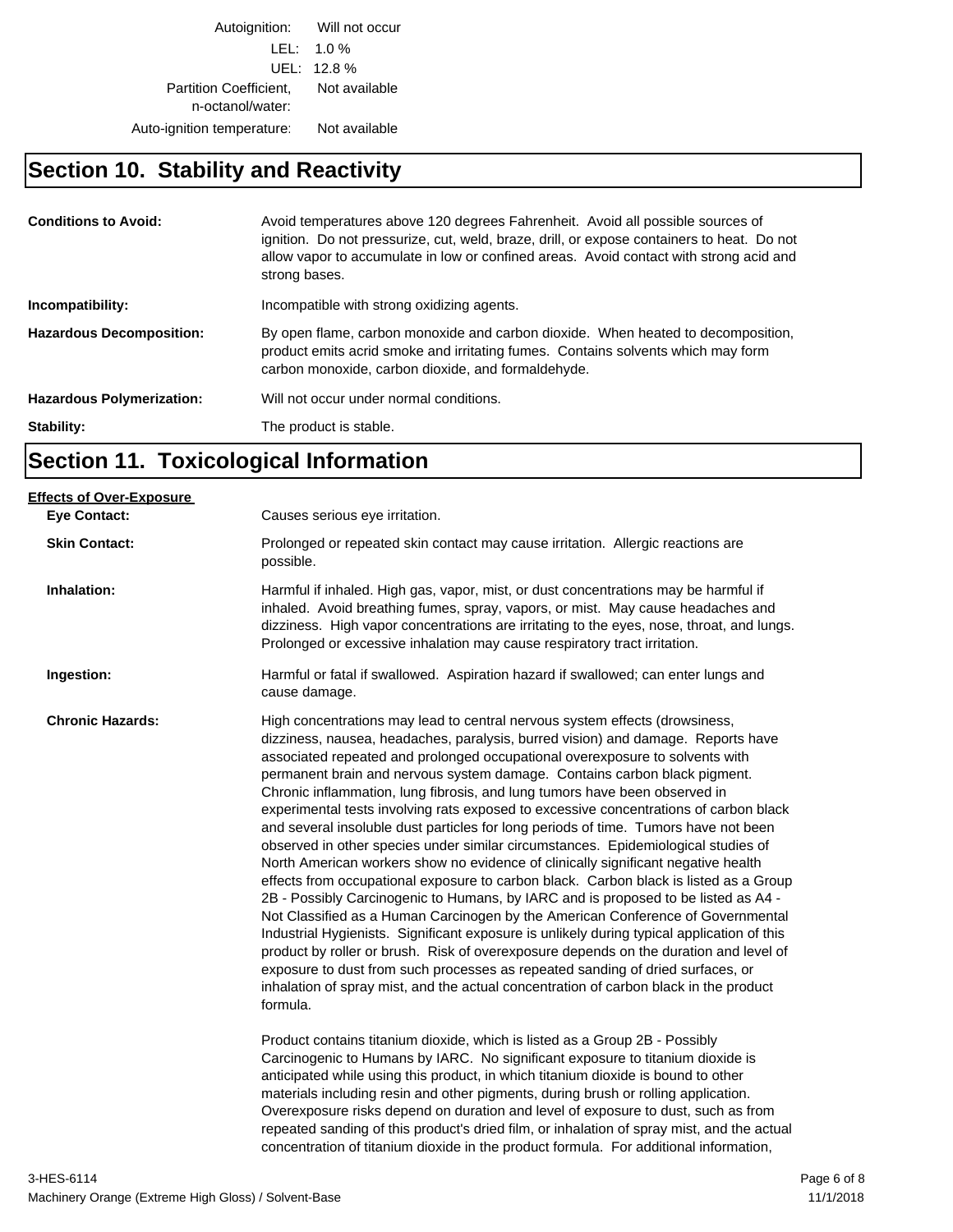refer to IARC Monograph, Volume 93, 2010. **Primary Routes of Entry:** Eye contact, ingestion, inhalation, absorption through the skin, skin contact.

Acute Toxicity Values: **Acute effects of this product have not been tested.** Available data on individual components, if any, will be listed below.

# **Section 12. Ecological Information**

**Ecological Information:** Product is a mixture of listed components.

# **Section 13. Disposal Information**

### **Disposal Considerations:** The generation of waste should be avoided or minimized wherever possible. Disposal of this product, solutions, and any by-products should at all times comply with relevant environmental protection regulations and waste disposal regulations, in addition to any local or regional restrictions which may be in effect. Surplus and non-recyclable products should be disposed of via a licensed waste disposal contractor. Waste should not be disposed of untreated to the sewer unless fully compliant with the requirements of all authorities with jurisdiction. Waste packaging should be recycled whenever possible. Incineration or landfill should only be considered when recycling is not feasible. Take care when handling empty containers as they may retain some residual product. Vapor from residue may create a flammable or explosive atmosphere within the used container. Do not expose empty containers to heat or sparks, and do not weld, cut, or grind used containers unless they have been thoroughly cleaned. Avoid contact of spilled material with soil, waterways, drains, and sewer systems.

# **Section 14. Transport Information**

|                          | Domestic (US DOT) | <b>International (IMDG)</b> | Air (IATA) | <b>Canada (TDG)</b> |
|--------------------------|-------------------|-----------------------------|------------|---------------------|
| <b>UN Number:</b>        | 1263              | 1263                        | 1263       | 1263                |
| <b>UN Shipping Name:</b> | Paint             | Paint                       | Paint      | Paint               |
| <b>Hazard Class:</b>     | 3                 | 3                           | 3          | 3                   |
| <b>Packing Group:</b>    | Ш                 | Ш                           |            |                     |
| <b>Limited Quantity:</b> | Yes               | Yes                         | Yes        | Yes                 |

**Special Considerations:** The presence of a shipping description for a particular mode of transport does not indicate that the product is packaged suitably for that mode of transport. All packaging should be reviewed for suitability prior to shipment, so that compliance with applicable regulations can be ensured. Compliance with all applicable regulations is the sole responsibility of the person offering the product for transport. Persons loading and unloading dangerous goods should be trained in all the risks associated with the substances at hand, and on all actions to be taken in case of an emergency situation.

# **Section 15. Regulatory Information**

| <b>U.S. Federal Regulations</b><br><b>CERCLA - SARA Hazard</b><br>Category: | This product has been reviewed according to the EPA hazard categories promulgated by<br>Sections 311 and 312 of the Superfund Amendment and Reauthorization Act of 1986,<br>known as SARA Title III, and is considered to meet the following categories under<br>applicable conditions: |
|-----------------------------------------------------------------------------|-----------------------------------------------------------------------------------------------------------------------------------------------------------------------------------------------------------------------------------------------------------------------------------------|
| <b>SARA Section 313:</b>                                                    | Fire Hazard, Acute Health Hazard, Chronic Health Hazard<br>This product contains the following substances subject to the reporting requirements of<br>Section 313 of Title III of the Superfund Amendment and Reauthorization Act of 1986 as<br>well as 40 CFR Section 372:             |